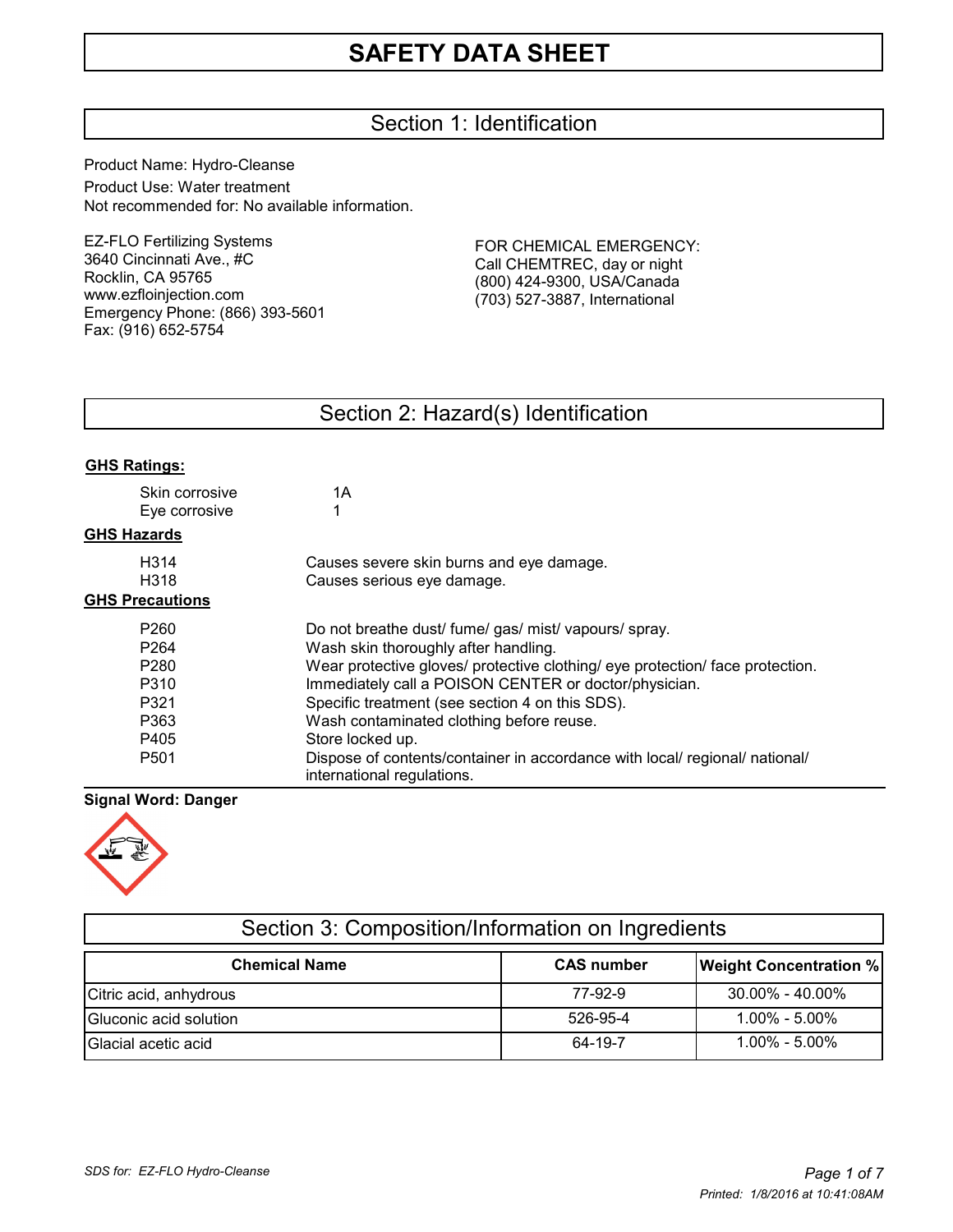# **If inhaled**

Remove victim to fresh air and keep at rest in a position comfortable for breathing. If not breathing, if breathing is irregular, or if respiratory arrest occurs, provide artificial respiration or oxygen by trained personnel. It may be dangerous to the person providing aid to give mouth-to-mouth resuscitation. If unconscious, place in recovery position and seek medical attention immediately. Maintain an open airway. If symptoms appear or you feel unwell, seek medical advice/attention immediately. Loosen tight clothing such as a collar, tie, belt or waistband. In case of decomposition products in a fire, symptoms may be delayed. The exposed person may need to be kept under medical surveillance for 48 hours.

# **If in eyes**

Rinse continuously with water for several minutes, occasionally lifting the upper and lower eyelids. Remove contact lenses if present and easy to do, continue rinsing. Seek medical advice/attention immediately.

# **If on skin (or hair)**

Remove immediately all contaminated clothing. Rinse skin with plenty of soap and water for several minutes. If irritation/rash develops or persists, seek medical advice/attention immediately. Wash contaminated clothing before reuse.

# **If swallowed**

Seek immediate medical advice/attention. Call a poison control center or physician. Rinse mouth with water. Remove dentures, if any. Move victim to fresh air and keep at rest in a position comfortable for breathing. If the person is conscious, give small quantities of water to drink. Stop if the exposed person feels sick as vomiting may be dangerous. Do not induce vomiting unless directed to do so by medical personnel. If vomiting occurs, the head should be kept low so that vomit does not enter the lungs. Never give anything by mouth to an unconscious person. If unconscious, place victim in recovery position and seek medical attention immediately. Maintain an open airway. Loosen tight clothing such as collar, tie, belt or waistband.

# **Most important symptoms and effects, both acute and delayed**

The most important known symptoms and effects are described in section 11.

# **Indication of any immediate medical attention and special treatment needed**

Provide general supportive measures and treat symptomatically. Symptoms may be delayed.

# **General information**

Ensure that medical personnel are aware of the material(s) involved, and take precautions to protect themselves. Show this safety data sheet to the doctor in attendance.

# Section 5: Fire-Fighting Measures

# **Suitable extinguishing media**

Water fog. Water spray. Dry chemical. Carbon dioxide (CO2). Foam.

# **Unsuitable extinguishing media**

None known.

# **Special hazards arising from the chemical(s)**

None known.

# **Hazardous combustion products**

See section 10.

# **Firefighting**

If evacuation of personnel is necessary, evacuate to an upwind area. Decontaminate personnel and equipment with a water wash-down after fire and smoke exposure.

# **Firefighting equipment**

Firemen and emergency responders: wear full turnout gear or Level A equipment, including positive-pressure, self-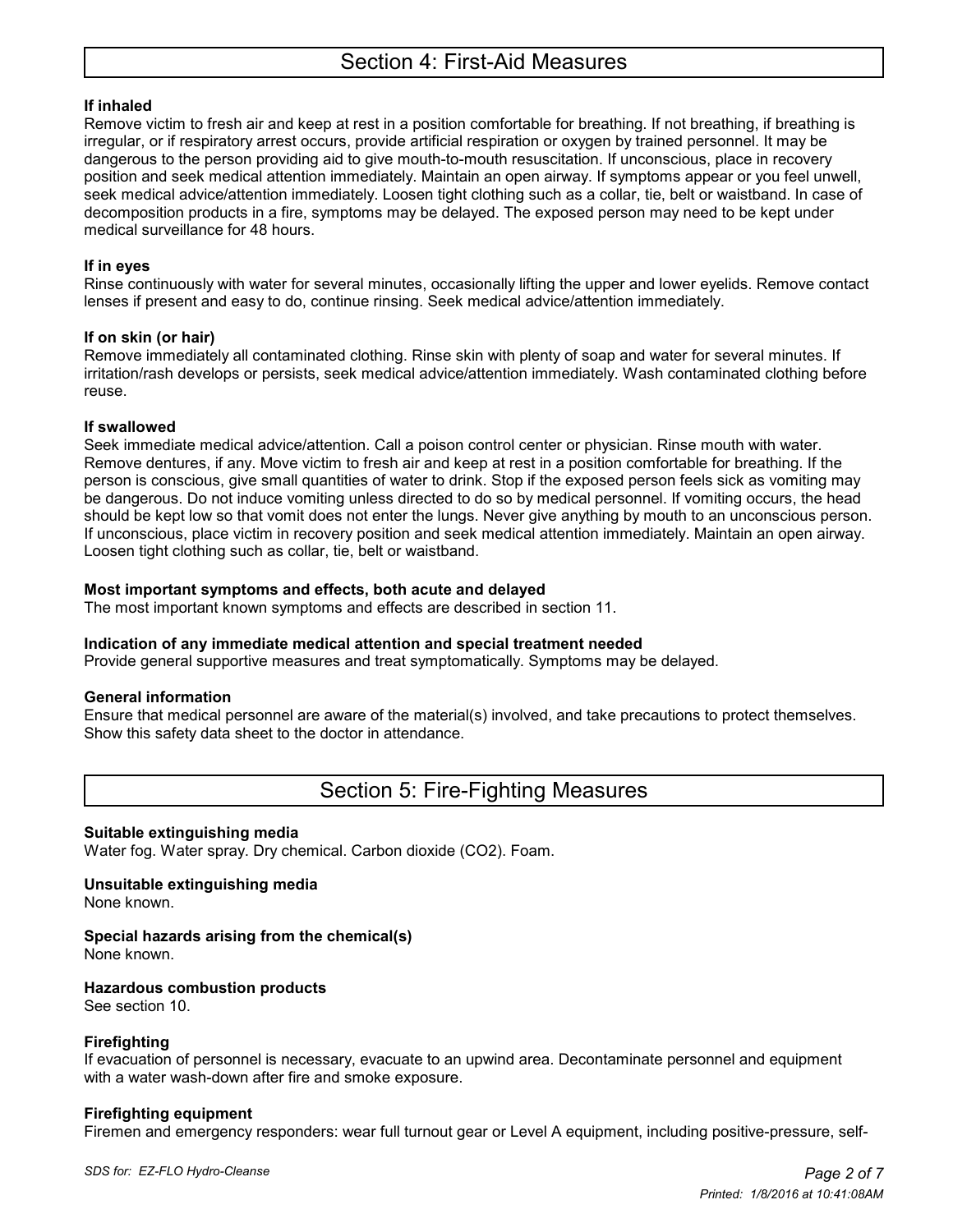# Section 6: Accidental Release Measures

### **Personal precautions, protective equipment and emergency procedures**

Keep unnecessary personnel away from the contaminated area. Avoid breathing vapors, mist or gas. Ensure adequate ventilation. Wear suitable protective clothing. For personal protection, see section 8.

#### **Small spills**

Ventilate the contaminated area. Wipe up with absorbent material or mix the appropriate sorbent into the spilled material. Use an absorbent like sawdust for aqueous, waterborne, and solvent-borne coatings. Collect the saturated towels or sorbent and transfer into a covered container.

#### **Large spills**

Prevent this material from entering sewers and watercourses by diking or impounding the spilled material. Ventilate the contaminated area. Mix the appropriate sorbent into the spilled material. Use an absorbent like sawdust for aqueous, waterborne, and solvent-borne coatings. Collect the saturated sorbent and transfer it into a covered container.

Steel containers are acceptable for all acid-free wastes. Use suitable plastic containers for acid-bearing wastes. Dispose of the waste in compliance with all Federal, state, regional, and local regulations.

# Section 7: Handling and Storage

### **Precautions for safe handling**

Avoid inhalation of vapors/spray and contact with skin and eyes. Do not ingest. Use only with adequate ventilation.

Observe good industrial hygiene practices. Eating, drinking, and smoking should be prohibited in areas where this material is handled, stored, or processed. Workers should wash hands and face, before eating, drinking, and smoking. Remove contaminated clothing and protective equipment before entering eating areas.

#### **Conditions for safe storage, including any incompatibilities**

Prevent from freezing. Do not store above 120 F (49 C). Store in original container protected from direct sunlight in a dry, cool and well-ventilated area, away from incompatible materials (see section 10) and food and drink.

| Section 8: Exposure Controls / Personal Protection |                                                                      |                                                                                                                                                                                                       |                                                                                                                                                                                                  |  |  |  |
|----------------------------------------------------|----------------------------------------------------------------------|-------------------------------------------------------------------------------------------------------------------------------------------------------------------------------------------------------|--------------------------------------------------------------------------------------------------------------------------------------------------------------------------------------------------|--|--|--|
| <b>Chemical Name / CAS No.</b>                     | <b>OSHA Exposure Limits</b>                                          | <b>ACGIH Exposure Limits</b>                                                                                                                                                                          | <b>Other Exposure Limits</b>                                                                                                                                                                     |  |  |  |
| Citric acid, anhydrous<br>77-92-9                  | TWA: 15 mg/m3 (Total dust),<br>5 mg/m3 (Respirable fraction)         | Not Established                                                                                                                                                                                       | <b>DFG MAKs:</b><br>TWA: 4 mg/m3 (Total<br>dust),<br>1.5 mg/m3 (Respirable<br>fraction)                                                                                                          |  |  |  |
| Gluconic acid solution<br>526-95-4                 | Not Established                                                      | Not Established                                                                                                                                                                                       | Not Established                                                                                                                                                                                  |  |  |  |
| Glacial acetic acid<br>64-19-7                     | TWA: 10.00 ppm, 25.0<br>mg/m3 (The value in mg/m3<br>is approximate) | TWA: 10.00 ppm<br>(Pumonary function, Upper<br>respiratory Tract irritation,<br>Eye irritation);<br>STEL: 15.00 ppm<br>(Pulmonary function, Upper<br>respiratory tract irritation,<br>Eye irritation) | NIOSH:<br>STEL: 15.00 ppm, 37.0<br>mg/m3 (Can be found<br>in concentrations of 5-<br>8% in vinegar);<br>TWA: 10.00 ppm, 25.0<br>mg/m3 (Can be found<br>in concentrations of 5-<br>8% in vinegar) |  |  |  |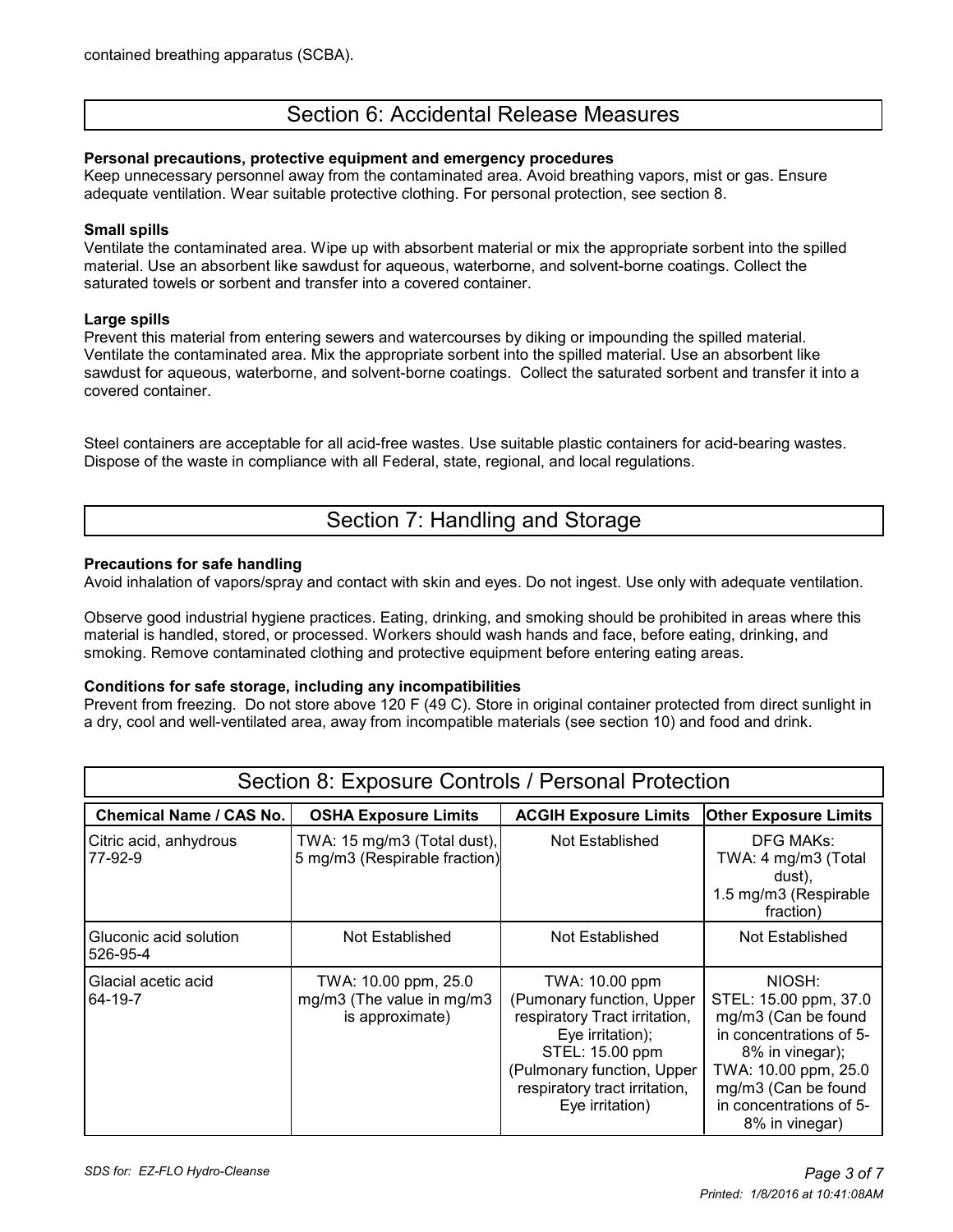### **Appropriate engineering controls**

Handle in accordance with good industrial hygiene and safety practice. Wash hands before breaks and at the end of the workday.

### **Ventilation**

Good general ventilation should be used. Ventilation rates should be matched to conditions. If applicable, use process enclosures, local exhaust ventilation, or other engineering controls to maintain airborne levels below recommended exposure limits. If exposure limits have not been established, maintain airborne levels to an acceptable level.

#### **Personal protective equipment**

#### **Eye/face protection**

 Splash goggles are recommended. Avoid contact with eyes. If extra protection is required, wear a face shield over the splash goggles. Face shields are effective only if worn in addition to splash goggles.

#### **Hand protection**

 Wear chemical-resistant gloves (butyl rubber or neoprene). Protective gloves should be inspected frequently and discarded when they exhibit cuts, tears, pinholes, or signs of excessive wear. Wash and dry hands after use.

#### **Body protection**

Wear appropriate clothing to prevent repeated or prolonged skin contact.

#### **Respiratory protection**

 In case of insufficient ventilation, wear suitable respiratory equipment. Chemical respirator with organic vapor cartridge.

**Melting point/Freezing point:** No Data **Evaporation rate:** No Data **Partition coefficient (n-** No Data **octanol/water):**

Section 9: Physical and Chemical Properties

**Appearance:** Green liquid **Explosive limits:** No Data **Odor:** No Data **Vapor pressure:** No Data **Odor threshold:** No Data **Vapor density:** No Data **pH** 1.0 - 1.4 **Relative density:** No Data **Specific gravity:** 1.222 **Solubility:** No Data **Boiling point:** No Data **Boiling range:** No Data **Flash Point:** No Data **Autoignition temperature:** No Data **Flammability:** No Data **Decomposition temperature:** No Data **Viscosity:** No Data

# Section 10: Stability and Reactivity

# **Chemical stability** STABLE

#### **Incompatible materials**

Metals Oxidizing agents Soluble carbonates Soluble phosphates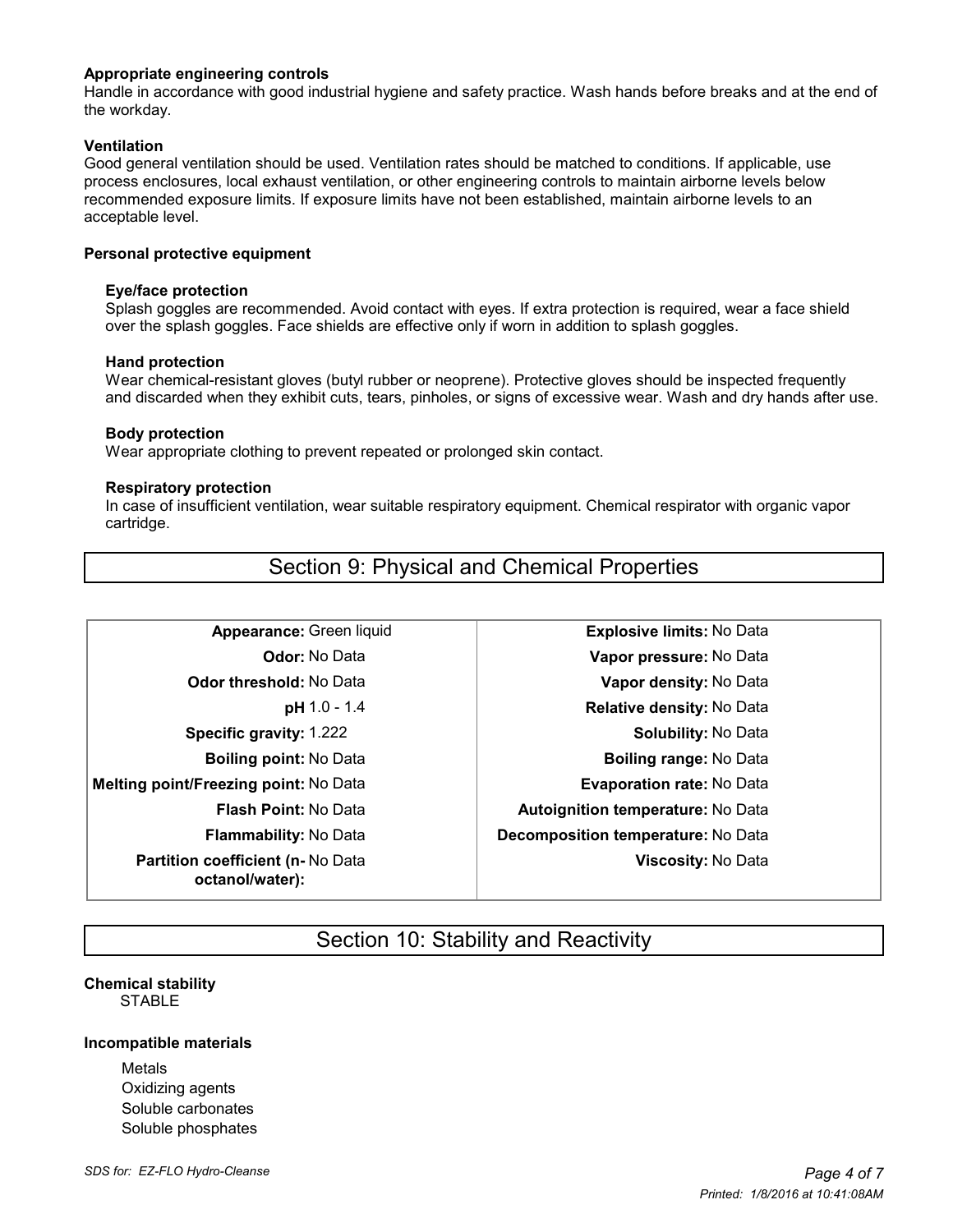Strong oxidizing agents Citric acid when wet or in a solution is corrosive to brass, copper, zinc, aluminum and their alloys, lead, cast iron and steel (not stainless steel). Metal nitrates Strong bases (sodium / potassium / barium hydroxides)

#### **Hazardous decomposition**

Acrid smoke Carbon dioxide Carbon monoxide Irritating fumes

#### Hazardous polymerization will not occur.

# Section 11: Toxicological Information

### **Mixture Toxicity**

Inhalation Toxicity LC50: 228mg/L **Component Toxicity**

64-19-7 Glacial acetic acid Oral LD50: 3,310 mg/kg (rat) Dermal LD50: 1,112 mg/kg (rat)

#### **Likely routes of exposure**

Inhalation Skin contact Eye contact Ingestion

#### **Exposure may affect the following organs**

#### **Effects of exposure**

 **Ingestion** Ingestion may cause gastrointestinal irritation. Symptoms can include nausea, diarrhea, vomiting, and abdominal pain.

 **Skin contact** Causes severe skin burns and eye damage.

 **Inhalation** May cause respiratory irritation. Symptoms can include sore throat, coughing, sneezing, and labored breathing.

 **Eye contact** Causes serious eye damage. Symptoms can include irritation, pain, watering and/or redness.

#### **Conditions aggravated**

No data available

#### **Carcinogenicity**

The following chemicals comprise 0.1% or more of this mixture and are listed and/or classified as carcinogens or potential carcinogens by NTP, IARC, OSHA, or ACGIH.

| <b>CAS Number</b><br>None          | Description | % Weight | Carcinogen Rating<br>N/A |  |  |  |
|------------------------------------|-------------|----------|--------------------------|--|--|--|
| Section 12: Ecological Information |             |          |                          |  |  |  |

#### **Ecotoxicity** No data available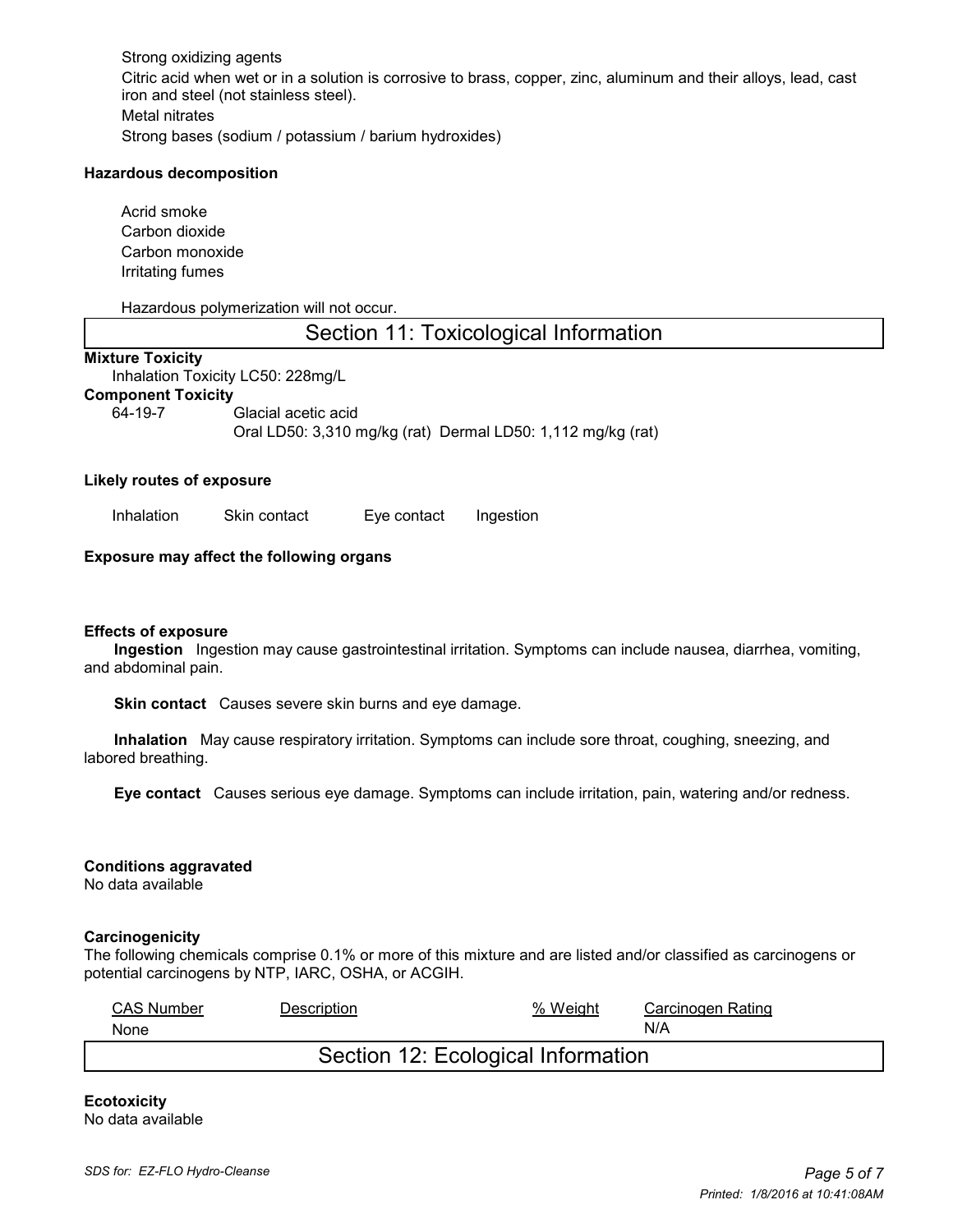#### **Persistence and degradability**

No data available

### **Bioaccumulative potential**

No data available

### **Mobility in soil**

No data available

### **Other adverse effects**

No data available

# Section 13: Disposal Considerations

### **Disposal instructions**

Do not allow this material to drain into sewers/water supplies. All waste must be handled in accordance with local, state and federal regulations or with regulations of Canada and its Provinces. This product, if unaltered by use, may be disposed of by treatment at a permitted facility or as advised by your local hazardous waste regulatory authority.

### **Waste from residues/unused products**

Dispose of in accordance with local regulations. Empty containers or liners may retain some product residues. This material and its container must be disposed of in a safe manner (refer to Disposal instructions).

### **Contaminated packaging**

Empty containers should be taken to an approved waste handling site for recycling or disposal. Since emptied containers may retain product residue, follow label warnings even after container is emptied.

# Section 14: Transport Information

**Agency Proper Shipping Name UN Number Packing Group Hazard Class**

DOT Not regulated by DOT

Section 15: Regulatory Information

# **State of California Safe Drinking Water and Toxic Enforcement Act of 1986 (Proposition 65):** WARNING!

This product contains the following chemicals which are listed by the State of California as carcinogenic or a reproductive toxin:

- None

The following chemicals are listed under Canadian NDSL

- None

Section 16: Other Information